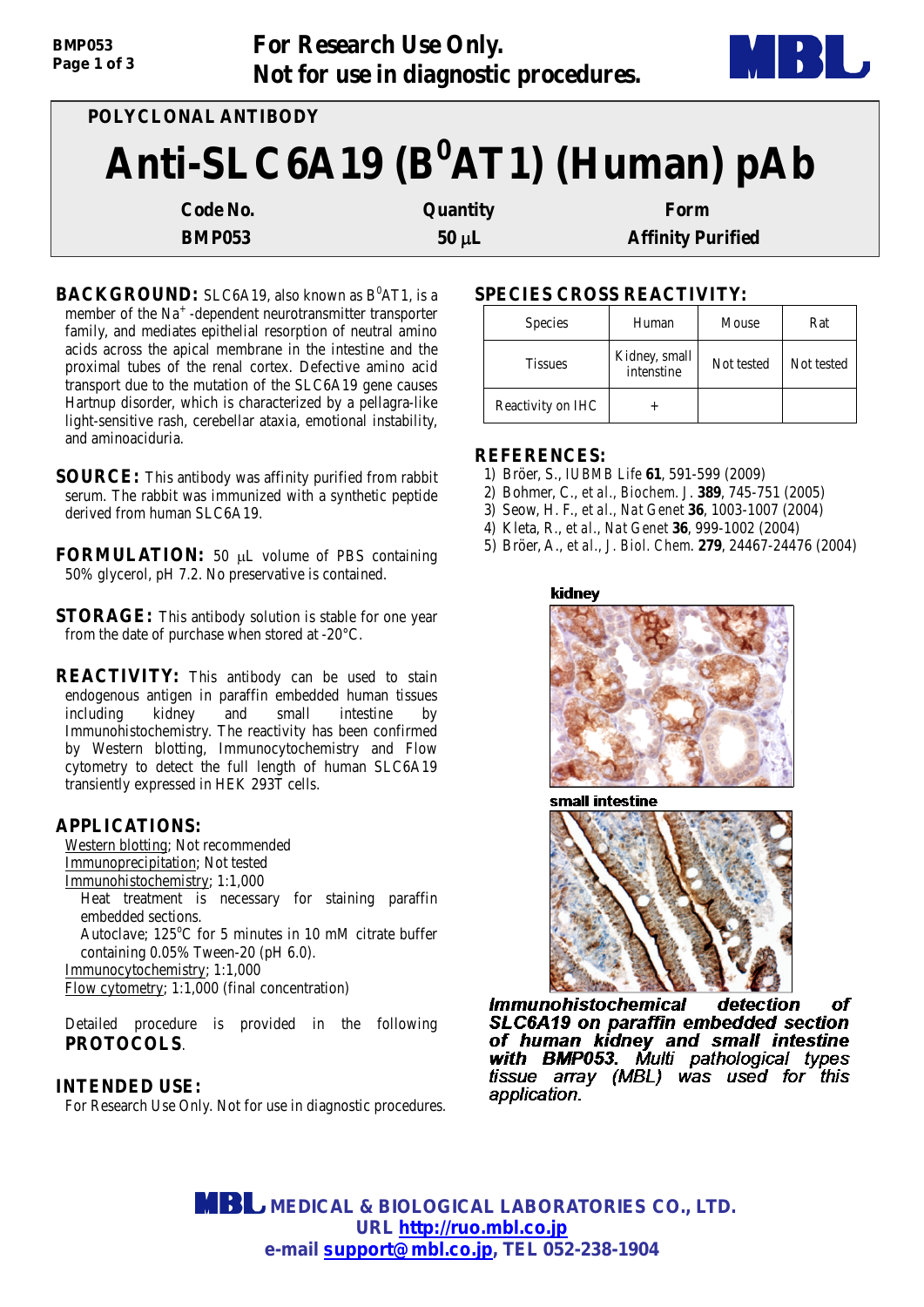## **PROTOCOLS:**

#### **Immunohistochemical staining for paraffin-embedded sections**

- 1) Deparaffinize the sections with Xylene 3 times for 3-5 minutes each.
- 2) Wash the slides with Ethanol 3 times for 3-5 minutes each.
- 3) Wash the slides with PBS 3 times for 3-5 minutes each.
- 4) Heat treatment
	- Heat treatment by Autoclave:

Heat the slides immersed in retrieval solution [10 mM citrate buffer containing 0.05% Tween-20 (pH 6.0)] at 125°C for 5 minutes in pressure boiler. After boiling, the slides should remain in the pressure boiler until the temperature is cooled down to 80°C. Let the immersed slides further cool down at room temperature for 40 minutes.

- 5) Remove the slides from the citrate buffer and cover each section with  $0.3\%$  H<sub>2</sub>O<sub>2</sub> in PBS for 15 minutes at room temperature to block endogenous peroxidase activity. Wash 3 times in PBS containing 0.05% Tween-20 for 5 minutes each.
- 6) Remove the slides from PBS, wipe gently around each section and cover tissues with blocking buffer (0.5%BSA and 5% Normal goat serum in PBS) for 30 minutes at room temperature to block non-specific staining. Do not wash.
- 7) Tip off the blocking buffer, wipe gently around each section and cover tissues with primary antibody diluted with blocking buffer as suggested in the **APPLICATIONS**.

**Note:** It is essential for every laboratory to determine the optional titers of the primary antibody to obtain the best result.

- 8) Incubate the sections for 2 hours at room temperature.
- 9) Wash the slides 3 times in PBS for 5 minutes each.
- 10) Wipe gently around each section and cover tissues with ENVISION/HRP polymer reagent (DAKO; code no. K1491). Incubate for 15 minutes at room temperature. Wash as in step 9).
- 11) Visualize by reacting for 5 minutes with DAB substrate solution (DAKO; code no. K3465). \*DAB is a suspect carcinogen and must be handled with care. Always wear gloves.
- 12) Wash the slides in water for 5 minutes.
- 13) Counter stain in hematoxylin for 1 minute, wash the slides 3 times in water for 5 minutes each, and then immerse the slides in PBS for 5 minutes. Dehydrate by immersing in Ethanol 3 times for 3 minutes each, followed by immersing in Xylene 3 times for 3 minutes each.
- 14) Now ready for mounting.

(Positive control for Immunohistochemistry; Human kidney and small intestine)

#### **Immunocytochemistry**

- 1) Culture the cells at an appropriate condition on a glass slide. (for example, spread  $1x10^4$  cells for one slide, then incubate in a  $CO<sub>2</sub>$  incubator for one night.)
- 2) Wash the cells 3 times with PBS.
- 3) Fix the cells by immersing the slide in PBS containing 4%

paraformaldehyde (PFA) for 15 minutes at 4°C.

- 4) Wash the slide 2 times with PBS containing 0.5% BSA.
- 5) Immerse the slide in PBS containing 0.1% Triton X-100 for 15 minutes at room temperature.
- 6) Wash the cells 2 times with PBS containing 0.5% BSA, 0.1% Triton X-100.
- 7) Immerse the slide in blocking buffer (0.1% Triton X-100, 0.5%BSA, 5% Normal goat serum, 0.1 mg/mL human IgG in PBS) for 1 hour at room temperature.
- 8) Tip off the washing buffer, add the primary antibody diluted with blocking buffer at a titer as suggested in the **APPLICATIONS** onto the cells and incubate for 1 hour at room temperature (Optimizations of antibody titer or incubation condition are recommended if necessary.)
- 9) Wash the slide 3 times with PBS containing 0.5% BSA, 0.1% Triton X-100.
- 10) Add 100 µL of PE conjugated anti-rabbit IgG (Beckman Coulter; code no. 732743) at a titer of 1:200 diluted with blocking buffer. Incubate in the dark at room temperature for 30 minutes.
- 11) Wash the slide 3 times with PBS containing 0.5% BSA, 0.1% Triton X-100.
- 12) Wipe excess liquid from slide but take care not to touch the cells. Never leave the cells to dry.
- 13) Promptly add mounting medium onto the slide, then put a cover slip on it.



Immunocytochemical detection of 293T SLC6A19 in transiently expressing SLC6A19 with BMP053 (right) or normal rabbit IgG (left).

#### **Flow cytometric analysis**

We usually use Fisher tubes or equivalents as reaction tubes for all steps described below.

- 1) Wash the cells 3 times with PBS containing 2% FCS.
- 2) Resuspend the cells with PBS containing  $2\%$  FCS  $(5x10^6)$ cells/mL).
- 3) Add 50 µL of the cell suspension into each tube, and centrifuge at 500 x g for 1 minute at room temperature. Remove supernatant by careful aspiration.
- 4) Add 100 µL of 4% paraformaldehyde (PFA) in PBS to the cell pellet after tapping. Mix well, then fix the cells for 15 minutes at 4°C.
- 5) Wash the cells 2 times with PBS containing 0,5% BSA.
- 6) Add 100 µL of PBS containing 0.1% Triton X-100 to the cell pellet after tapping. Mix well, then permeabilize the cells for 15 minutes at room temperature (20~25°C).
- 7) Wash the cells 2 times with PBS containing 0.5% BSA, 0.1% Triton X-100.